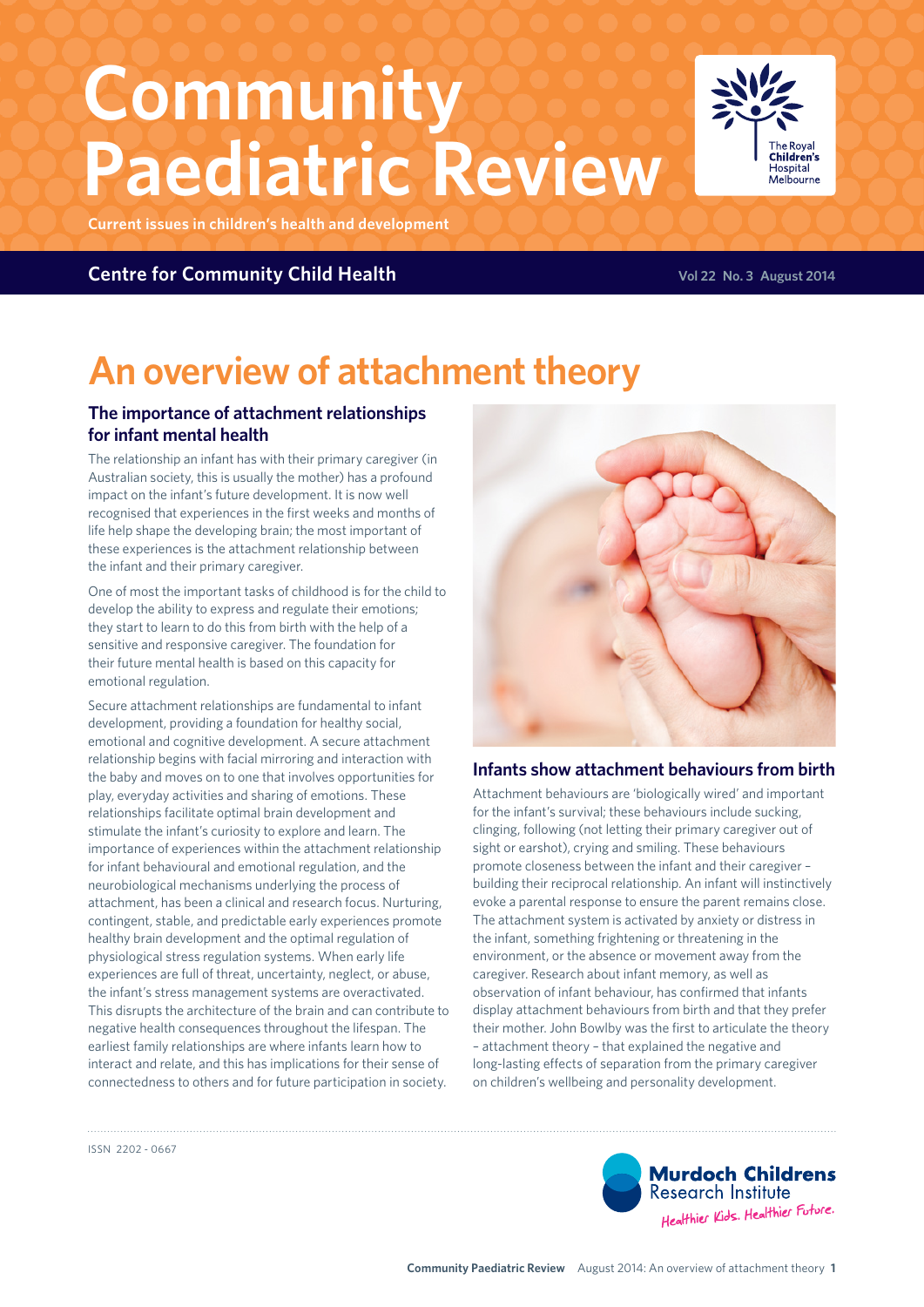#### **Attachment and exploration**

Bowlby described attachment behaviours as complementary to exploration behaviours. When attachment behaviours are activated, for example by fear, then exploration behaviours shut down. When an infant is close to their primary caregiver, or feels safe or secure, attachment behaviours shut down and the infant is free to explore their environment.

Infants with a secure attachment relationship are freely able to move between their attachment figure – who provides a secure base – and the environment, which offers novelty and opportunity although at times can be frightening. Attachment behaviours are instinctual and not learned behaviour.

Child and family health nurses are well positioned to provide information, guidance and encouragement to parents in forming responsive and sensitive relationships with their babies. Research indicates that providing stable, responsive and nurturing relationships (positive attachment relationships) in the early years of life can prevent or even reverse the damaging effects of early life stress with lifelong benefits for learning, behaviour and health. Essentially, the role of the parent is one of being available, ready to respond when called upon, to provide a safe base for the infant, encourage and support exploration, perhaps to assist, but to intervene only when clearly necessary (Bowlby, 1988).

Secure attachment represents a child's fundamental trust in a primary caregiver, who can help her find a balance between behavioural activation and inhibition, differentiate her emotions, and regulate affect appropriately (Resch, in Papousek, 2008).

#### **Infants have a hierarchy of attachment figures**

When an infant has a secure attachment relationship with their primary caregiver, they can then explore and form other relationships; most infants have formed several attachment relationships by four months of age. These attachment relationships (for example, with their father, extended family, nanny, family friends) are in a hierarchy. Infants may insist on being picked up by their primary caregiver when she is present, but are happy to be cared for by a substitute for a short time.

The features that distinguish an attachment relationship from a 'playmate' are that the adult interacts with the infant and responds readily to their signals. In the presence of the adult, the infant feels secure and protected from danger and will seek them when tired, hungry, ill or alarmed. However, the greater the threat to the child's sense of security (pain, illness, or fear of the environment) the more insistently they will ask for their primary caregiver.

#### **Separation**

Infants can manage small chunks of time away from their primary caregiver provided they know the non-primary caregiver and sense them to be a source of safety and security. Infants react to prolonged separation initially with protest – clinging, crying, screaming and anxious searching behaviours. If the separation lasts too long, the infant will move into despair, becoming listless, showing no interest in surroundings, often refusing food, and shedding occasional tears. At this stage the infant is preoccupied with their primary caregiver but has lost

hope of recovering her. The next stage of coping with prolonged separation is detachment, where the infant only interacts superficially with other people and becomes more invested in objects than relationships.

#### **Building a secure attachment relationship – responsivity and sensitivity**

Maternal sensitivity to infant cues is important to allow an infant to develop the confidence that their primary caregiver will notice and respond to them. This sensitivity involves:

- 1 promptly noticing that the infant is communicating something
- 2 interpreting the cue, and
- 3 responding to and satisfying the infant's need.

Primary caregivers cannot always magically know what their infant is communicating. However, it is important that the primary caregiver is emotionally available and they genuinely attempt to engage with and respond to their infant.

There is a strong possibility that an insecure attachment relationship (discussed further on p3) may develop if the infant's needs are only partially met (either rejected or ignored) or responded to inconsistently (including when the primary caregiver is overcautious, over-alert, or overstimulating).

#### **Characteristics of sensitive maternal caregiving:**

- Appropriate (congruent) affect
- Clarity of perception of and appropriate maternal responsiveness to infant cues
- Awareness of timing
- Flexibility (in attention and behaviour)
- Variety and creativity in modes of play
- Acceptance of infant
- Providing structure without being intrusive.

#### **Quality of attachment relationships**

The quality of the attachment relationship between an infant and their caregiver should not be confused with attachment behaviours. A child showing heightened attachment behaviours – crying, seeking, clinging – is not necessarily more strongly attached or loves their primary caregiver more, than another securely attached child. If you are concerned about a child's attachment relationship with their primary caregiver, you will need to refer the family on for an assessment. Any assessment of the attachment relationship needs to take into account the context in which the attachment behaviours are being demonstrated and whether there is a situation (internal distress or threatening environment) that has activated attachment behaviours and shut down exploratory behaviours.

#### **Infant-parent attachment relationship styles**

Most infant-parent attachment relationships can be classified as organised (secure or insecure), although a small percentage are classified as disorganised (these will be discussed later). Infants in an insecure attachment relationship do not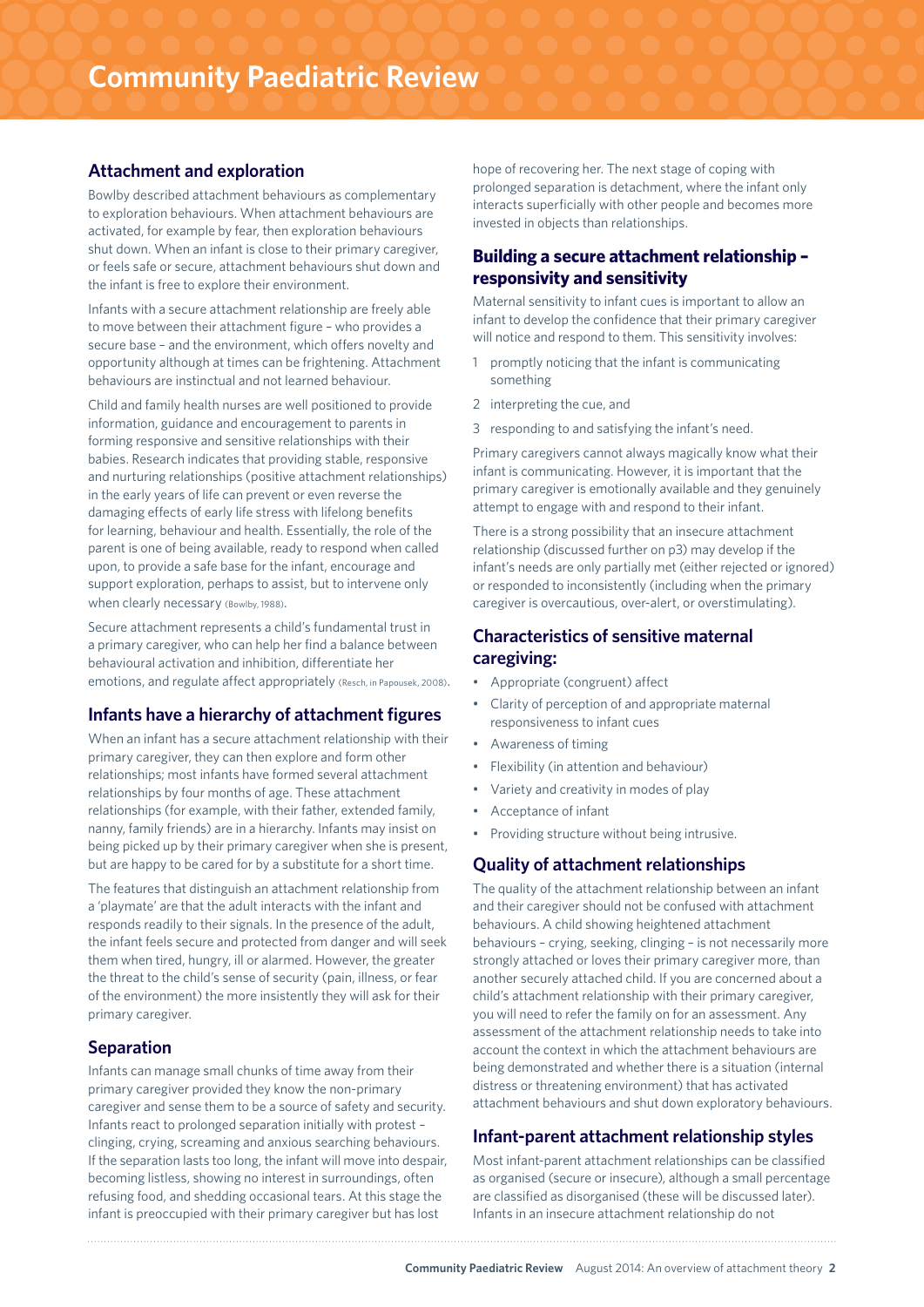necessarily have an attachment disorder although they are at a greater risk for psychopathology including behavioural problems, impulse control problems, conflict with caregivers, low self-esteem and problematic peer relationships. Infants may have a different attachment relationship style with different attachment figures.

#### **Secure**

About 60% of infants have a secure attachment relationship with their primary caregiver. These infants are accustomed to sensitive caregiving and anticipate that their caregiver will be readily available to comfort and support them when they need it. They are able to freely go to their attachment figure or to explore the environment depending on their wishes and prevailing circumstances.

#### **Insecure avoidant**

Infants with an avoidant attachment relationship with their primary caregiver – about 20% of infants – tend to be overly oriented to the environment and not confident that their primary caregivers will positively respond to their attachment behaviours. Over time they learn to be dismissive of attachment issues, and do not show distress when separated.

#### **Insecure ambivalent**

Infants with an ambivalent (sometimes called resistant) attachment relationship with their primary caregiver tend to cry on separation and approach their primary caregiver on reunion. However they resist comfort, are not easily soothed, and, unlike a child with a secure attachment, take a long time to settle and resume playing. About 10% of infants demonstrate an ambivalent attachment relationship.

Infants with an ambivalent attachment relationship style are preoccupied with their attachment figure. This is often a result of inconsistent care – at times the primary caregiver is sensitive and responsive, at other times she is harder to engage or so preoccupied with her own distress that she misreads the infant's attachment overtures. This preoccupation and

ambivalence means that the infant is not free to explore the environment even when it is safe, as they are lacking a sense of secure base.

#### **Disorganised attachment relationship**

Infants with a disorganised relationship style show behaviour typical of both avoidant and ambivalent attachment relationships. A disorganised attachment relationship style is usually evident in children who have suffered major trauma, including severe neglect or abuse. In fact it has been argued that the name 'disorganised attachment' is a misnomer. The name arose out of the observation that these infants showed a combination of avoidant and ambivalent responses to their primary caregivers and seek proximity to primary caregivers in strange and disoriented ways. Their attachment behaviours are contradictory, for example they may express distress on separation and no distress on reunion, they may seek proximity with strangers, demonstrate stereotypical behaviour (dazed expression, sit and stare into space) and they show apprehension or direct fear of their parent or may freeze (no activity for 20–25 seconds).

It is hypothesised that these infants are struggling with a dilemma that cannot be resolved because their only available attachment figure and potential secure base is in fact the source of fear and harm. Parental behaviours that contribute to a disorganised infant-parent attachment relationship include severe distortions in communication of affect (maternal response), role/boundary confusion, fearful and disoriented behaviour, intrusive and hostile behaviour, or extreme withdrawal and lack of responsiveness.

#### **Attachment disorders**

Attachment disorders are distortions in the infant-parent relationship that result in the infant's inability to experience their parent as emotionally available and a reliable protector from external danger or internal distress.

| Secure infant behaviour                              | Indicators for concern                                                                            |
|------------------------------------------------------|---------------------------------------------------------------------------------------------------|
| Showing affection and seeking comfort from caregiver | Avoidance of caregiver (sustained gaze avoidance, not<br>responding to primary caregiver's voice) |
|                                                      | Lack of affection to caregiver                                                                    |
|                                                      | Indiscriminate affection to strangers                                                             |
|                                                      | Not seeking comfort when distressed                                                               |
|                                                      | Not reaching for or approaching primary caregiver through<br>vocalisation or crawling             |
| Reliance on caregiver for help                       | No reliance or excessive dependence on caregiver                                                  |
| Exploratory behaviour                                | Failure to check with caregiver in unfamiliar setting                                             |
|                                                      | Systematic unwillingness to explore                                                               |
| Reunion responses                                    | Failure to re-establish contact with caregiver                                                    |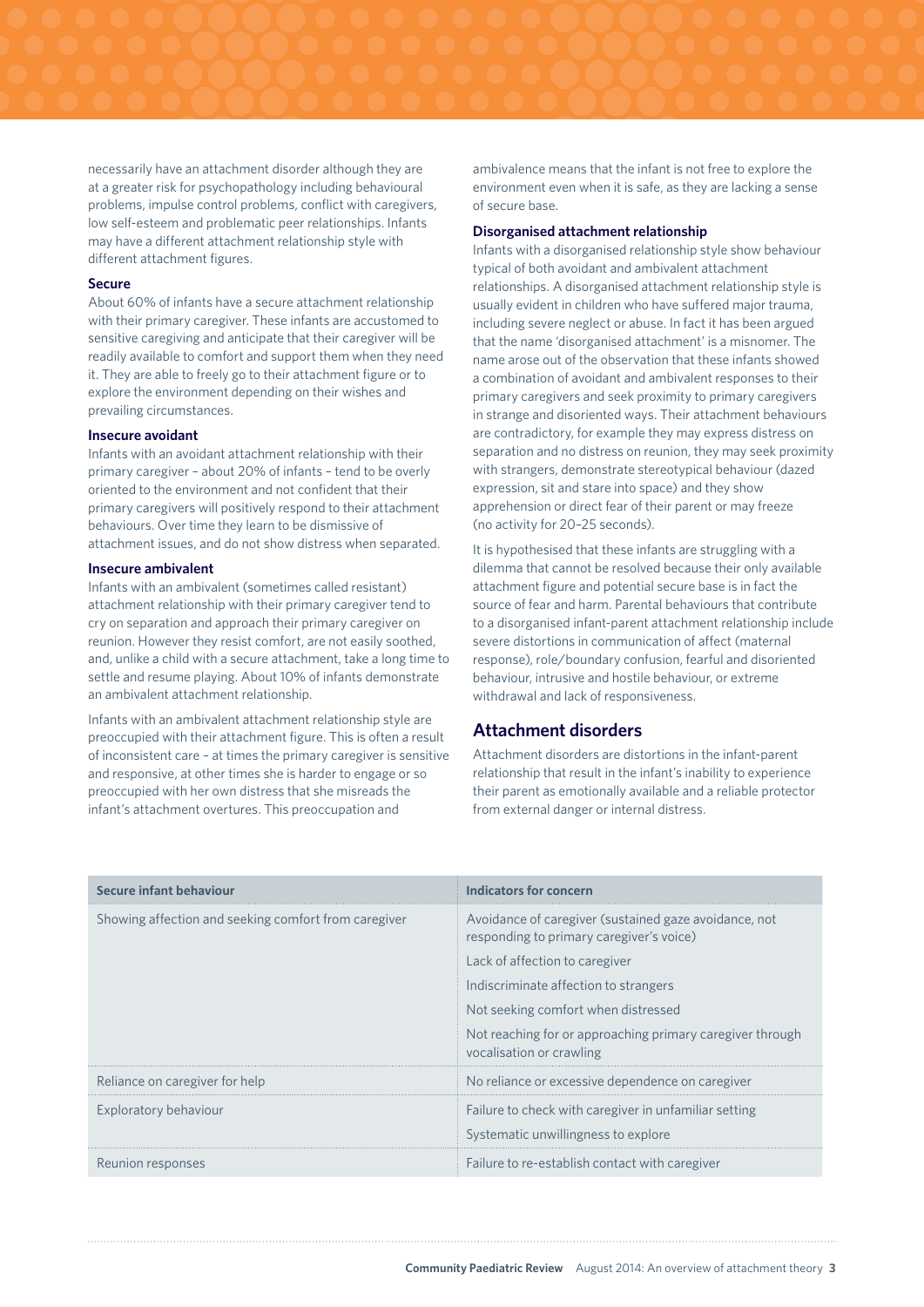#### **Implications for practice**

Understanding the importance of early infant/family relationships has implications for professionals working with families. Early relationships form the basis of an infant's early emotional health and development (including the stress response system), impact on cognitive development and learning and it is through these relationships that infants learn how to interact and relate to their peers and adults. This first relationship between an infant and their primary caregiver reverberates throughout their life span, influencing future relationships, one's sense of connectedness and future participation in society. Providing appropriate support, care and education for new parents to form healthy attachment relationships with their infant is a key role for professionals who work with families.

#### **Author**

Brigid Jordan BSw PhD, Associate Professor of Paediatric Social Work (Infant and Family) at The Royal Children's Hospital, Melbourne.

Revised and updated by Dr Candice Franich-Ray, Clinical Psychologist at The Royal Children's Hospital, Melbourne.

#### **Reflection questions**

*Do you routinely discuss infant/parent attachment or bonding with new parents?* 

*When talking about 'crying babies' with parents what is the key strategy to give parents if on occasions their baby is inconsolable?* 

#### **References**

**Ainsworth, M. & Bowlby, J.** (1989) An Ethological Approach To Personality Development. *American Psychologist*, 46, 333-341.

### **Perinatal depression**

Achieving a stronger, healthier, more productive future for all Australians begins at the start of life. Although motherhood is a time of great joy and celebration, the experience of new motherhood is, for many mothers, not necessarily what they expected. Many women will struggle with the changes and challenges that come along with accommodating and nurturing a new baby. The unexpected difficulties and challenges that accompany new parenthood can present risks to both mothers' and fathers' wellbeing and mental health, as well as to the development and mental health of the infant.

Maternal mental health has a significant impact on children's mental health and later life outcomes (O'Hara & Swain, 1996; Gutteling et al, 2005; Weissman et al, 2006). It is estimated that one in seven mothers will be diagnosed with perinatal depression in Australia each year (Deloitte, 2012), which poses significant challenges to both maternal and infant mental health, and the future health and wellbeing of the child (Vos, Flaxman, Naghavi, Lozano, Michaud et al, 2012).

**Biringen, Z., Robinson, J. L. & Emde, R. N.** (2000) Appendix B: The Emotional Availability Scales (3rd ed.; an abridged Infancy/Early Childhood Version). *Attachment & Human Development*, 2, 256-270. **Boris, N. W., Fueyo, M. & Zeanah, C. H.** (1997) The clinical assessment of attachment in children under five. *Journal of the American Academy of* 

*Child & Adolescent Psychiatry*, 36, 291-293. **Bowlby, J.** (1958) The nature of the child's tie to his mother. *International Journal of Psychoanalysis*, 39, 350-373.

**Bowlby, J.** (1960) Grief and mourning in infancy and early childhood. *Psychoanalytic Study of the Child*, 15, 9-52.

**Centre on Developing Child at Harvard University** (2007) A Science-Based Framework for Early Childhood Policy. Using Evidence to Improve Outcomes in Learning Behaviour and Health for Vulnerable Children **Crowell, J. A.** (2003) Assessment of attachment security in a clinical setting: Observations of parents and children. J*ournal of Developmental & Behavioral Pediatric*s, 24, 199-204.

**Daws, D.** (1989) Through the Night, London, Free Association Press. **Fraiberg, S.** (1980) *Clinical Studies in Infant Mental Health*, London, Tavistock Publications.

**Gauthier, Y., Fortin, G. & Je Liu, G.**(2004) Clinical application of attachment theory in permanency planning for children in foster care: the importance of continuity of care *Infant Mental Health Journal* 25, 379-396. **Hopkins, J.** (1993) Failure of the holding relationship: Some effects of

physical rejection on the child's attachment and inner experience. IN Parkes, C. M., Stevenson-Hinde, J. & Marris, P. (Eds.) *Attachment Across the Life Cycle*. London, Routledge.

**Lieberman, A. F.** (2004) Traumatic stress and quality of attachment: reality and internalization in disorders of infant mental health. *Infant Mental Health Journal*, 25, 336-351.

**McIntosh, J.** (2006) Assessing attachment needs and potential in high-risk infants. *Journal of Family Studies*, 12, 57-71.

**Newman, L. & Stevenson, C.** (2005) Parenting and borderline personality disorder: ghosts in the nursery *Clinical Child Psychiatry and Psychology*, 10, 385-394.

**Thomson-Salo,F. & Paul, C.** (2004) The Baby as Subject: *New directions in Infant-Parent Psychotherapy from The Royal Children's Hospital, Melbourne*, Stonnington Press. Melbourne.

**Schore, A.** 2005. Back to Basics: Attachment, affect regulation, and the developing right brain: Linking developmental neuroscience to paediatrics. *Pediatrics in Review*, 26, 204-217.

**Shonkoff, J.** 2010. Building a New Biodevelopmental Framework to Guide the Future of EarlyChildhood Policy. *Child Development*, 81, 357–367. **Siegal, D.** (1999) *The developing mind: How relationships and the brain interact to shape who we are* New York, Guildford Press.

**Zeanah, C., Mammen, O. K. & Lieberman, A.** (1993) Disorders of Attachment. IN ZEANAH, C. H. (Ed.) *Handbook of Infant Mental Health*. New York/London, The Guildford Press.

Depression during the childbearing years has the same symptom profile as depression diagnosed at other life stages and occurs across all cultures.

Depression is the leading cause of non-fatal disability in Australia, and makes a greater contribution to the global burden of disease than chronic heart disease and cancer; it contributes to:

- reduced workforce productivity
- increased health expenditure
- impact on families and caregivers
- premature mortality (Deloitte, 2012; Vos et al, 2012).

Maternal depression during pregnancy is associated with low birthweight, preterm birth and early breastfeeding cessation (Falceto, Giugliani & Fernandes, 2004; Hobel, Goldstein & Barrett, 2008). For children born to mothers who experience depression during and/or after pregnancy, the likelihood of later externalising and internalising behavioural disorders is increased (Glover, 2011) and evidence suggests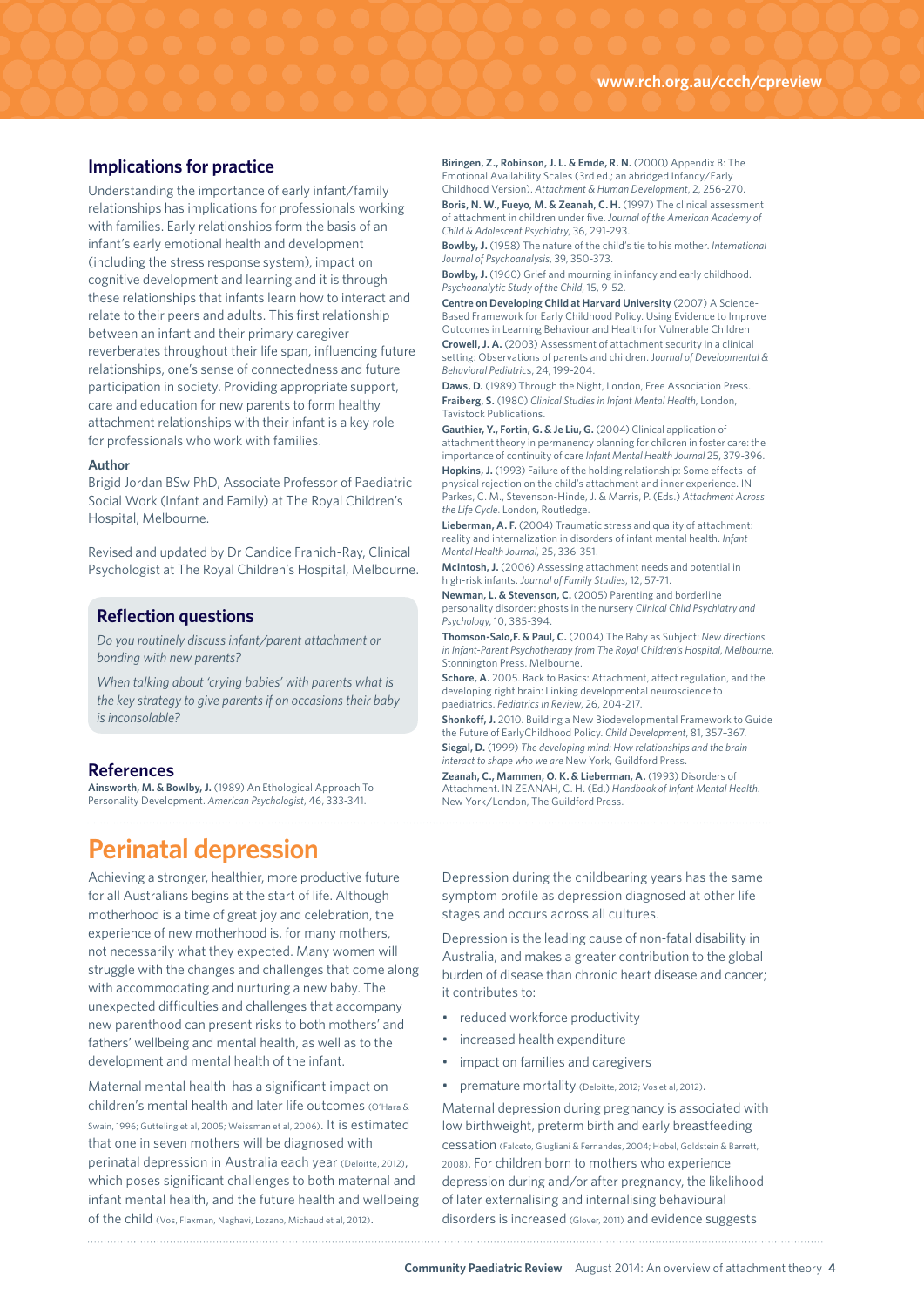

that maternal mental health problems also have longterm effects on child, adolescent and adult health outcomes (Wash, Black, Engle, 2009).

#### **Maternal Health Study**

Most studies that investigate maternal physical and mental health have focussed on pregnancy and the first 12 months post-partum. After this time, little is known about maternal mental health. The Maternal Health Study was designed to address gaps in what is known about women's health and wellbeing after childbirth. The study recruited 1500 first-time mothers in early pregnancy in order to investigate the health and wellbeing of women during pregnancy and after having their first baby. Women in the study completed questionnaires and interviews up until their first child was four years of age, and are now being followed up when their first child turns 10 (Woolhouse, Gartland, Mensah, Brown, 2014).

Maternal depression was assessed at six different points over the course of the study – in early pregnancy, when the infant was 3, 6, 12 and 18 months of age, and again at four years of age – using the Edinburgh Postnatal Depression Scale (EPDS). Nearly a third of the women studied, 31 per cent, reported depressive symptoms at least once over the study period. Most startling, the prevalence of maternal depression was higher when the first child was four years of age than at any point in the first 18 months post-partum (Woolhouse, Gartland, Mensah, Brown, 2014).

Women may experience increased social isolation around the time that their first child is four years of age. Visits to the child and family health nurse have stopped for many mothers – rates drop to 65 per cent by the time the child is 3.5 years and are lower again for vulnerable

mothers and those of non-English-speaking backgrounds (KPMG, 2006) – and the social contact that can come with the school years is yet to begin.

The strongest predictor of depressive symptoms at four years postpartum was previously reported depressive symptoms in either early pregnancy or the first 12 months postpartum. Other associated factors were:

- young maternal age (18–24)
- stressful life events or social adversity in the year before the four-year follow up
- intimate partner abuse
- low income.

#### **Supporting women at risk of or experiencing depression**

There are significant risks for both mother and baby when the mother is experiencing perinatal depression. Self harm and suicide are very real concerns for the mother. For the children, there is likely to be an impact on their attachment relationship, which then presents follow-on risks for the child's development. Child and family health nurses have a major role to play in supporting mothers through any depressive episodes and working to minimise any impact on the woman, her child and the family as a whole.

#### **Identifying and managing perinatal depression**

Health services approaches to perinatal depression should consider the following:

• Always consider the possibility that depression may be present – ask about it or use the EPDS.